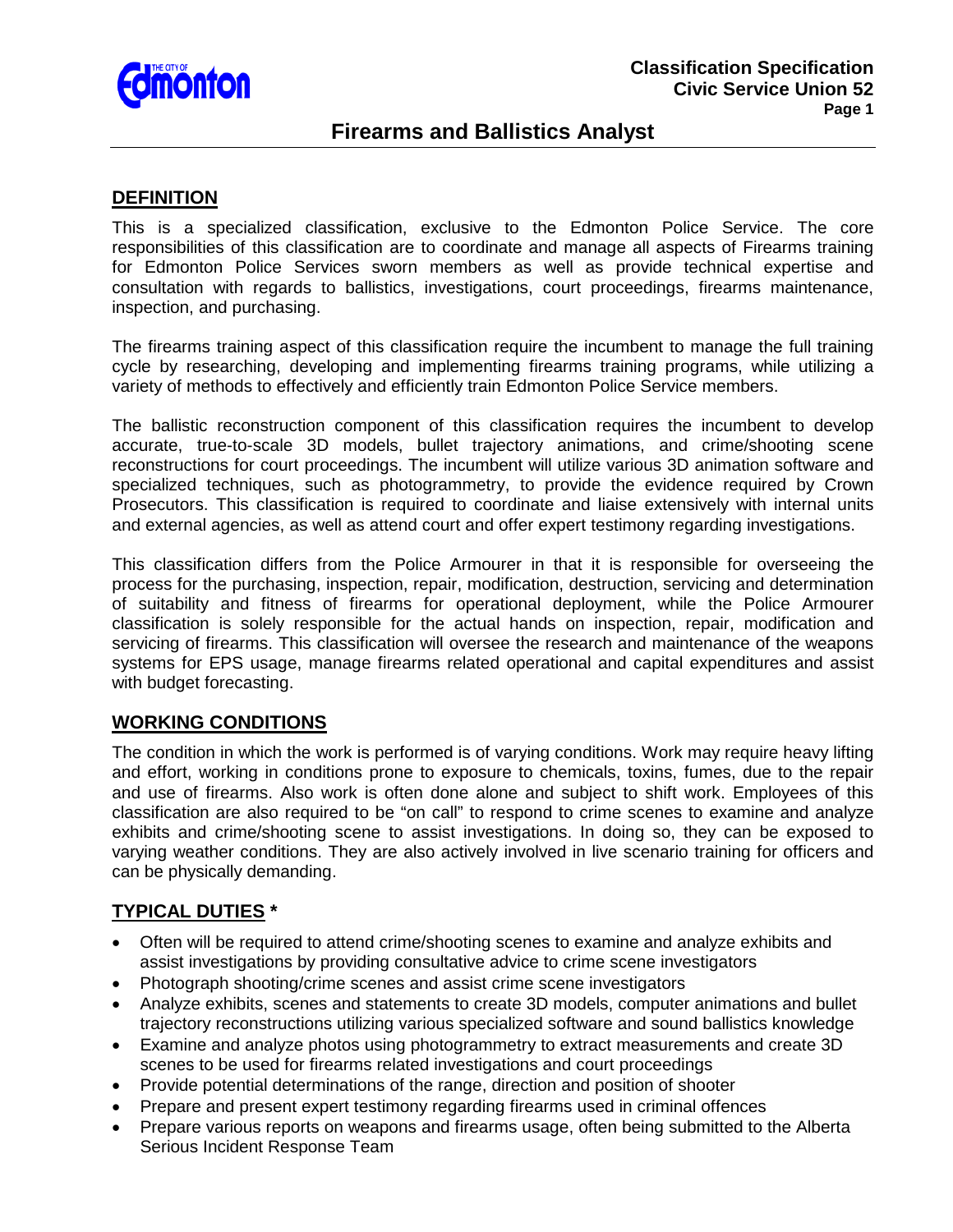

# **Firearms and Ballistics Analyst**

- Instruct and train sworn police officers on firearms, firearms instruction, as well as firing range and targetry use and maintenance
- Deliver training to all forensic crime scene investigators in the area of firearms trajectory and shooting reconstruction
- Assist with budget forecasting for firearms purchasing and training requirements
- Research, design and produce "Use of Force" training scenarios for video based judgemental training
- Instruct in the proper use of firearms, safety techniques, range safety, assembly and disassembly of firearms and associated procedures
- Research and design course of fire and range exercises
- Actively participate in range simulations and training
- Research and develop lesson plans and provide training utilizing a variety of training delivery methods (i.e. Traditional classroom, shooting range, video based)
- Research, maintain awareness, and implement new technologies to be utilized for firearms training
- Function as a firearms specialist and oversee the day-to-day functions of the Police Armourer
- Consult and liaise with internal sections within EPS and external agencies, including RCMP, Calgary Police and Solicitor General.
- Other duties as required

## **KNOWLEDGE, ABILITIES AND SKILLS**

- Extensive knowledge in the area of ballistics and ballistic reconstructions
- Strong and demonstrated spatial and mechanical aptitude
- In-depth knowledge of firearms
- Demonstrated analytical and problem solving abilities
- Highly proficient with various 3D animation software (PhotoModeler, Right Hemisphere, 3D Studio Max, Google Sketch Up), CAD and overall advanced computer proficiency
- Ability to quickly learn and utilize new software applications
- Demonstrated ability to effectively instruct and train individuals
- Ability to develop effective training programs
- Excellent interpersonal and verbal communications skills
- Strong ability to effectively and concisely prepare reports and briefs
- Knowledge of the Criminal Code and Firearms act